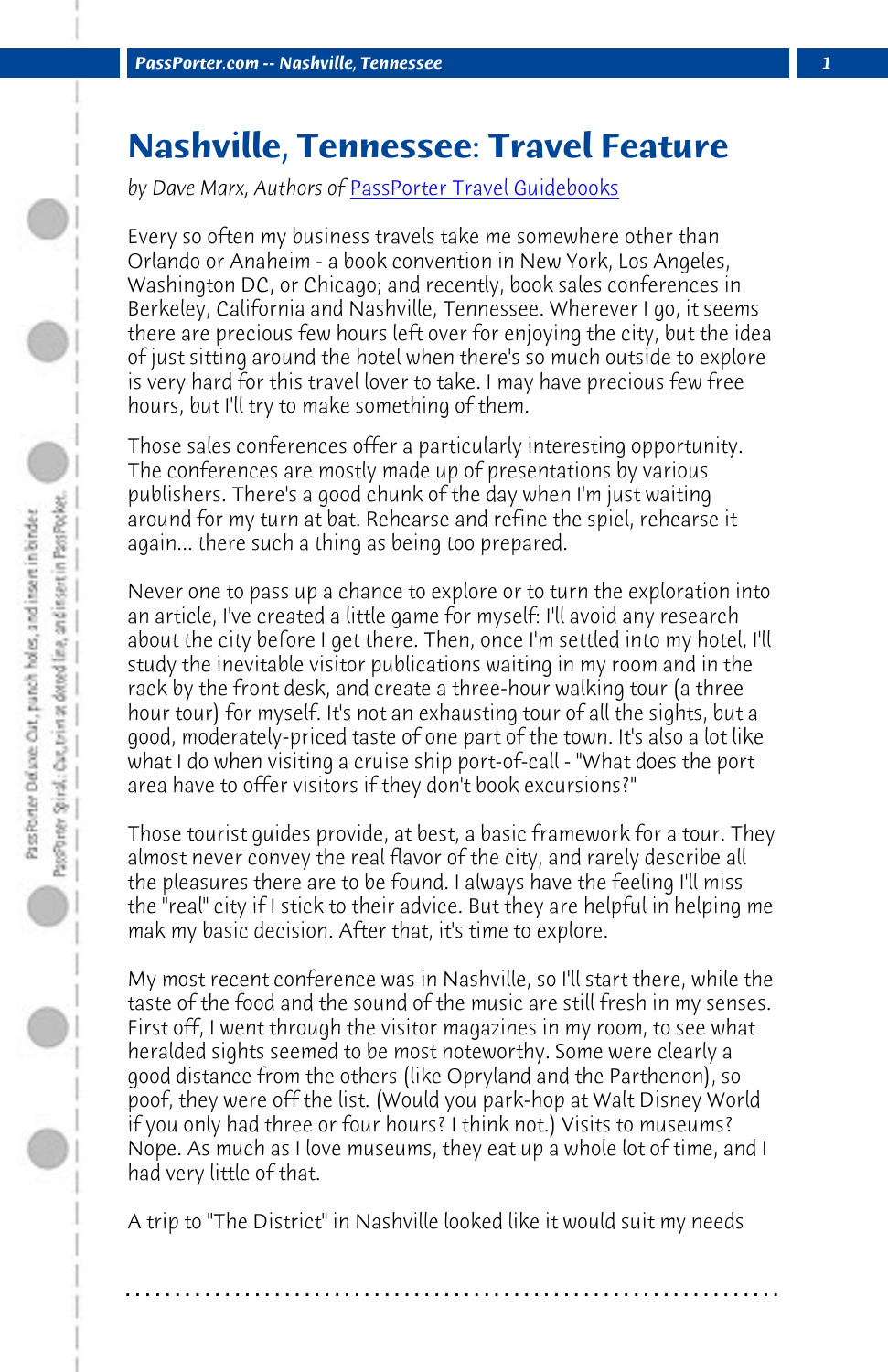well. This is the heart of the city's tourist-oriented music, dining, and entertainment scene - the southeast end of downtown Nashville. Nearby, if shoe leather and time permitted, I could view the grand civic buildings of this great city and state capital (nope, never got there). I had my driver drop me at the corner of Broadway and 5th Avenue. That's the southwest corner of a rectangle that stretches eastward to the Cumberland River and north to Union St., a tidy, well-preserved neighborhood of 19th-century brick buildings filled with honkytonks, shops, chain eateries, and historic sites, including the Ryman Auditorium, former home to the Grand Ole Opry.

I then called my hotel's front desk to check transportation options. Would the hotel shuttle bus take me there? (This is a good tip - make a note! Often, hotels have free shuttle buses that, when they're not running back and forth to the airport, are available to ferry guests to nearby destinations.) Sorry, my hotel was too far from downtown, so the shuttle was out. I took a taxi.

Arriving at Broadway and 5th at around 11:00am, I surveyed the scene. Downtown's modern glass and steel hotels and bank towers were just blocks away, to the north. The large Gaylord Entertainment Center, Country Music Hall of Fame, and Schermerhorn Symphony Center were a couple of blocks to the south, and the Nashville Convention Center was just across the street, between 5th and 6th. This was no out-of-the-way neighborhood.

Despite the modern buildings nearby, looking immediately east on Broadway I could see nothing but old, low-rise brick buildings until the street ended at the river. Since this was obviously a tourist district, I worried that this would turn out to be a long strip of tourist traps that looked authentic, but didn't deliver on their promise. Bars with names like Legend Corner, Layla's Bluegrass Inn, Tootsie's Orchid Lounge, and Second Fiddle; eateries like Rippy's, Big River Grille, Jack's Bar-B-Que; various western wear and souvenir emporiums, and the Ernest Tubb Record Shop ... Hold on, I knew for a fact that Ernest Tubb's is the real deal, with its own big, honkin' hunk o' hunk o' country music history. Maybe I'd have to look a bit closer.

I walked east on Broadway, planning to head north when I hit 1st Street, and eventually to work my way up and down the streets of the entire District. I'd hunt down a good looking lunch spot along the way. By 1:00pm I'd wrap-up my walk, decide where to eat, and after lunch, spend some time enjoying one or more sights in greater detail.

For now, I walked past all the honkytonks between 5th and 4th. To my surprise, there was live music pouring out of nearly every one of them,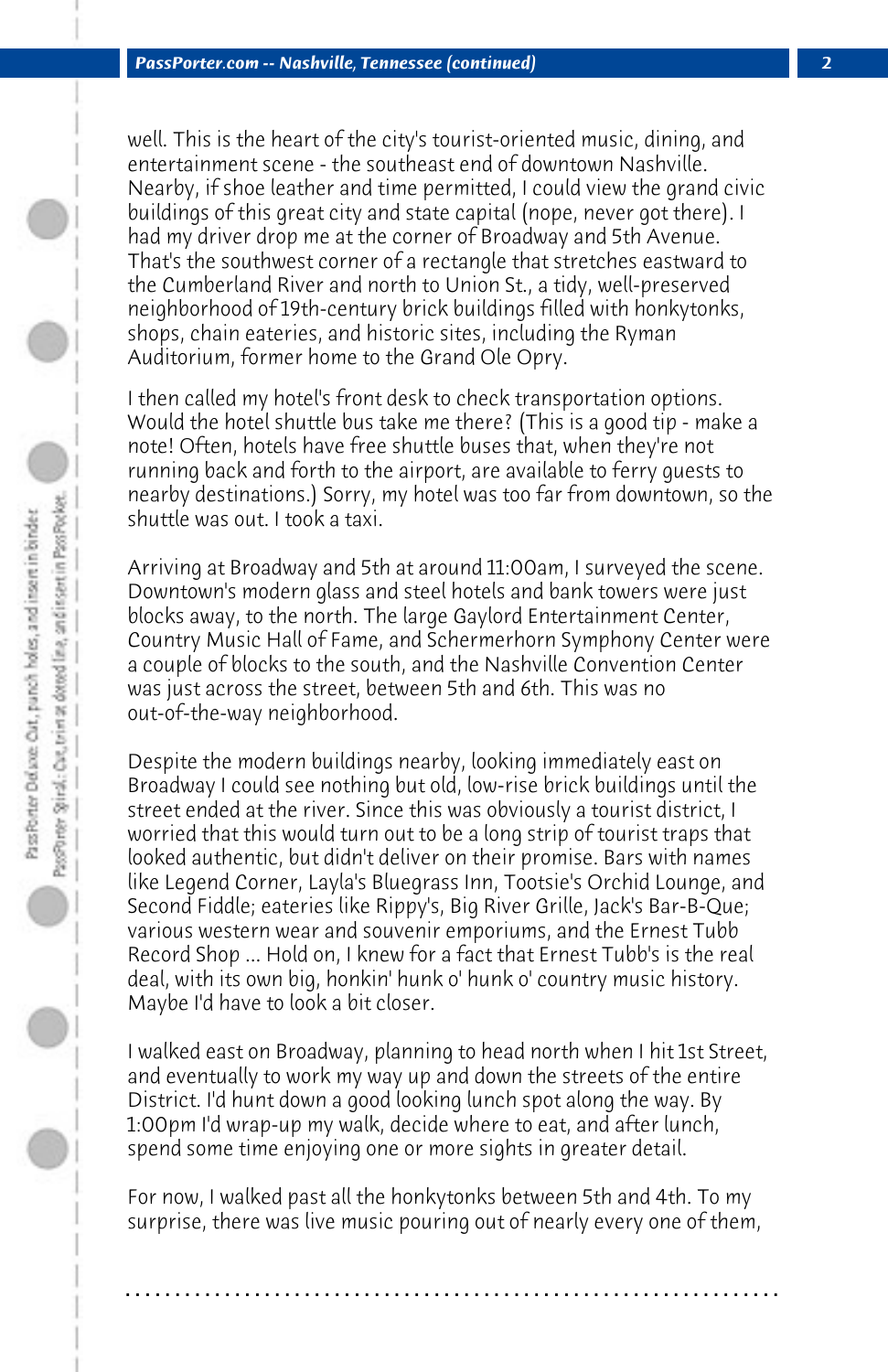even at this hour. Each promised no cover, no minimum, but please put a tip in the jar for the band, since the club doesn't pay them. I knew I'd be back later.

I crossed the street to check out Ernest Tubb's. OK, there were a good bit of tacky souvenirs to be found near the front door, but once past them, the deep, high-ceilinged shop was full of CDs and DVDs representing even the most obscure threads of country music and gospel. I looked for folk, jazz, rock, or classical... nada, but I wasn't exactly surprised. Way up, near the ceiling, a long procession of fading, 12-inch record jackets lined the wall from the front of the store to the back, each of them an album featuring Ernest Tubb performing with just about anybody who was anybody in country music of the day. And at the back of the shop, right where it always stood, is the small stage where his weekly, Midnight Jamboree radio show on WSM originated (right after the Grand Ole Opry). The shows still continue from a concert hall at Opryland http://etrecordshop.com/mj.htm but the original stage stands here as a low-key shrine to a simpler day, just like the nearby Ryman Auditorium.

Crossing back to the north side of Broadway, I popped into Gruhn Guitars http://www.gruhn.com , on the corner of Broadway and 4th. Housed in two, simple storefronts with towering ceilings, this is a place of pilgrimage for any guitar, banjo, or mandolin picker (or fiddler) that knows how to change a string. The scent when I entered was breathtaking - all fragrant, spicy wood. Row after row of instruments hang from the walls with little ceremony. There's a smattering of new instruments here, but the vast majority are well-played, cherished veterans of music making (more than a few with an ownership pedigree the envy of a Mayflower descendant). If you're a classical violinist, imagine walking into a shop displaying hundreds of Strads and Guarnaris, and you sort of get the idea. I drooled for a little while, but kept my hands stuck firmly in my pockets. To actually play one of these babies would be to guarantee either an expense I could never explain back home, or a heartache upon separation that would follow me for years.

From there I continued to stroll east to the end of the road, at Riverfront Park. This is a pleasant spot, affording views across the Cumberland River to LP Field, a very modern stadium. 1st Avenue runs alongside the park, and across the street are tall, 19th century brick buildings built to serve the river commerce. Now, they're studded with the back doors of the bars on 2nd Avenue. In the park you'll find a cluster of log buildings, a re-creation of Fort Nashboro that itself seems to be headed for ruin, with big gaps in the rotted, cedar shake roofs. Still, it's pleasant to pop your head inside for a few minutes to see how the early settlers may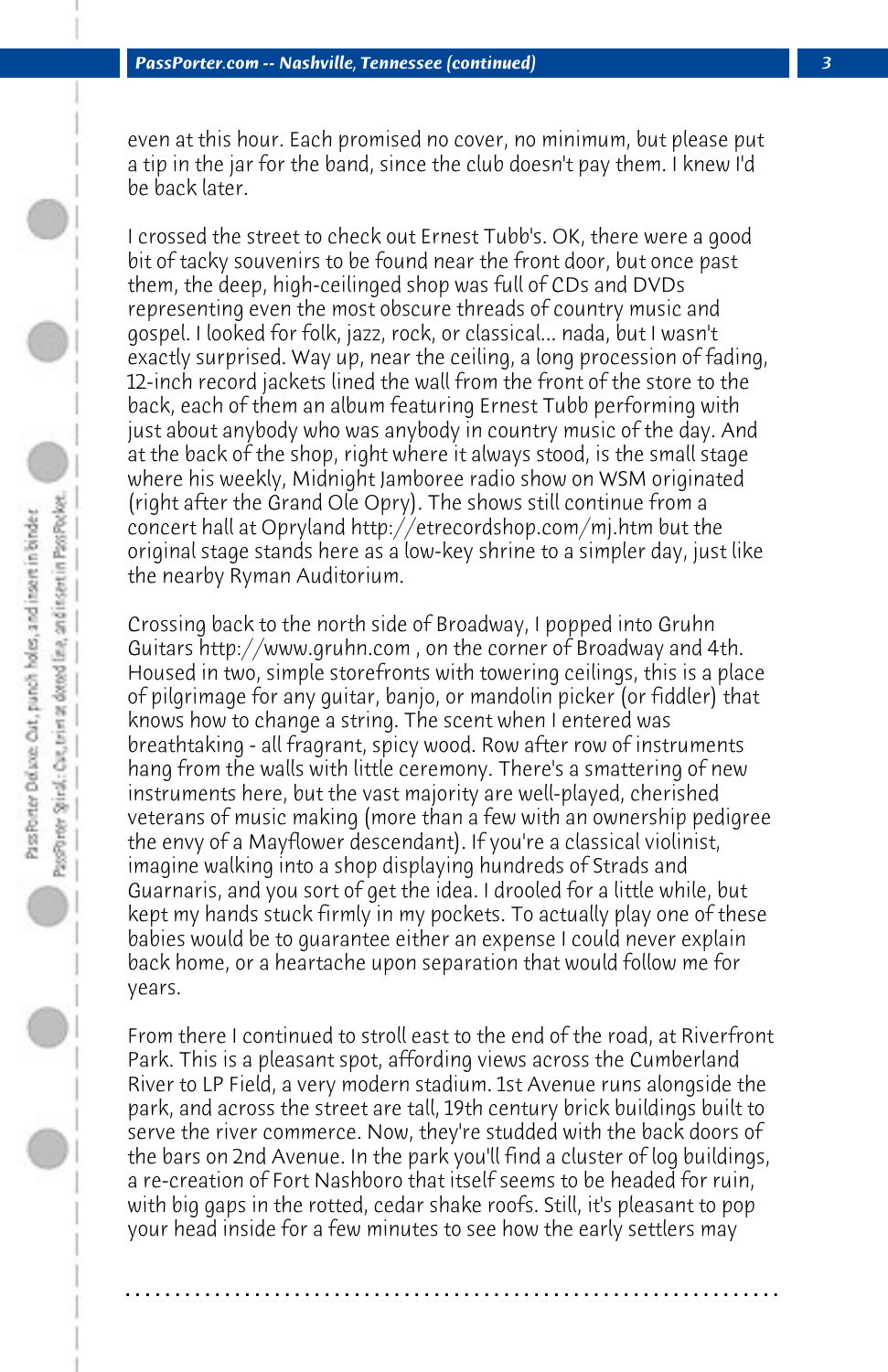have lived, and to read the inscriptions on the statues and historical markers.

I turned inland again on Church Street, then turned south on 2nd three long city blocks of attractive, old brick buildings housing one chain restaurant/bar/night club after another. Hooters, B.B. King's, Wildhorse Saloon, Coyote Ugly, Hard Rock Cafe, Big River Grille... the locations look more authentic than some of their sister-establishments (Big River can also be found at Disney's BoardWalk, Wildhorse used to be at Downtown Disney Pleasure Island, B.B. King's is at Universal City Walk in Los Angeles, and Hooters and Hard Rock are everywhere). There are plenty of "originals" in Nashville, so why bother with these? Case in point, Charlie Daniels' shop

http://www.charliedaniels.com/museum-n.htm, which offers lots of souvenirs and logo wear, including hundreds of artificially battered straw cowboy hats. While it's far nicer than most other souvenir shops in town, it's really redeemed by the free, Charlie Daniels Museum at the back of the store, oozing with Charlie's memorabilia and some choice bits of country music history he's collected over the years. A sign by the door announced that Charlie would next stop by at 5:30pm on Monday, November 19th. Also on the street are Miss Marple's, offering a mystery dinner show; sushi and Mexican restaurants; and plenty of places offering classic "bar cuisine" - steaks, burgers, ribs, etc. What I couldn't find is an honest-to-goodness barbecue place! Oh well ... just keep walking, walking ...

Reaching Broadway again, I looped back north on 3rd, in search of Printers Alley, a block-long remnant of the city's old-time publishing business that runs parallel to 3rd and 4th, between Union and Church. Descriptions suggested this would be a cool destination for live music and authentic atmosphere, but I found only a handful of bars closed until nightfall and one takeaway bbq stand. It may look a lot better at night, though.

Close at hand, connecting 4th and 5th between Union and Church is the Arcade. If you're searching for a cheap, satisfying lunch, this is definitely the area. Mostly, it serves workers from nearby office buildings, and most of the shops were packed with obviously satisfied diners. There are so many lunch spots that they spill out of the arcade and onto 4th and 5th. Chili, bbq, wraps and salads, gyros... and not a Golden Arches in sight. If you're interested, treat it all like a food court, and pick whatever looks best to you. I thought I was going to head back here for lunch after my tour ended, but that's not how things turned out.

From the Arcade I headed south again on 5th, headed finally for the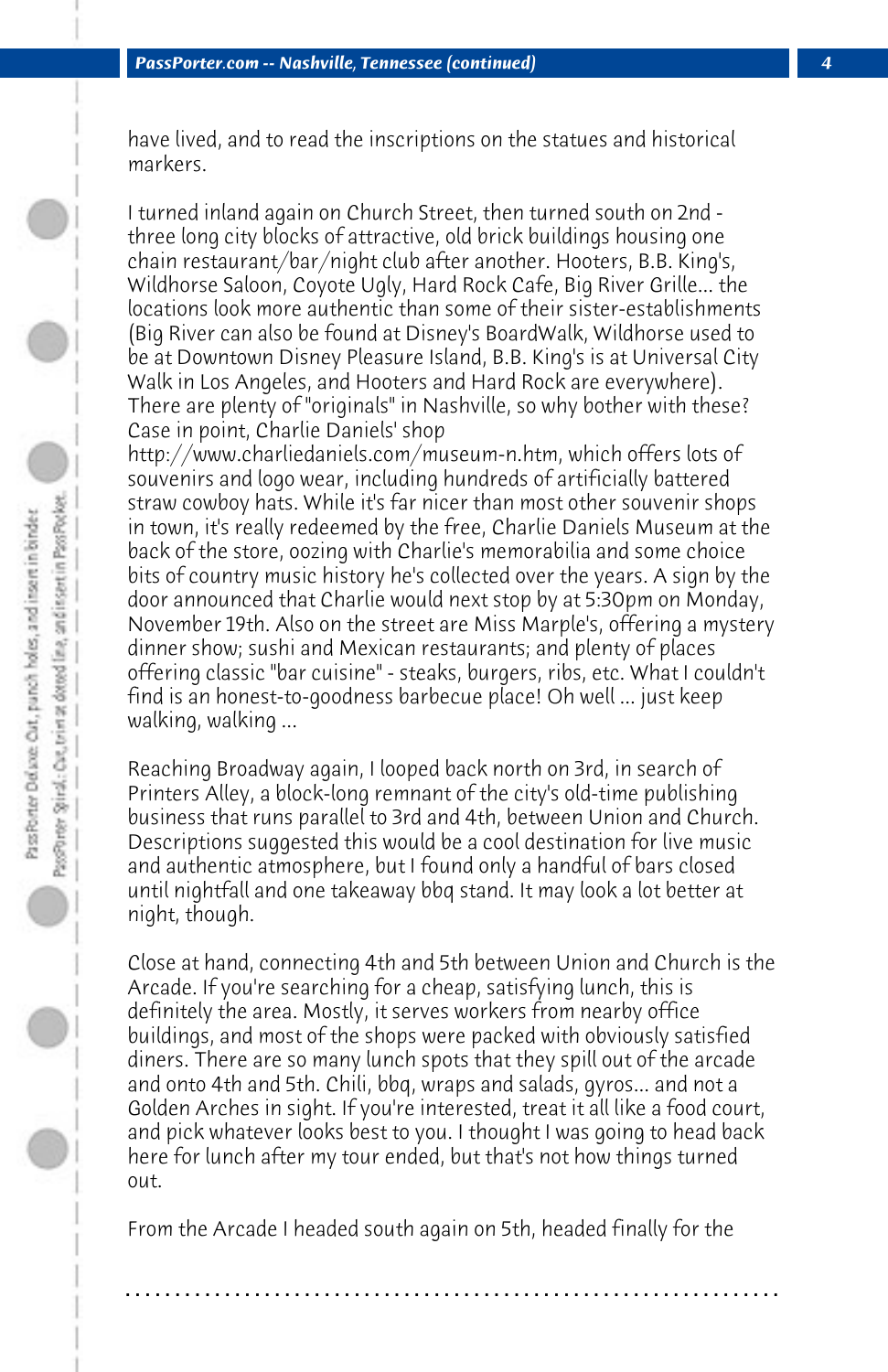Ryman Auditorium. Whoops, the entrance is on 4th! So, back around the block I went, in search of info on the available tours (\$12.50 for a self-guided tour, \$16.50 if you want to add a half-hour guided tour of backstage). If I had been more tuned into the Grand Ole Opry growing up I definitely would have set aside the time to tour this beautiful, old building. As it was, the evening concerts would have been even more attractive - the Opry may have moved to bigger, grander quarters, but the line-up here still reads like a who's who.

While I chose not to book a tour (time was waning), I did ask the woman at the box office for a lunch recommendation. She instantly said "Jack's" and the folks in line behind me responded with a very enthusiastic, "Yes, go to Jack's! We just ate there, and it's great!" Jack's was one of the (apparent) tourist traps around the corner on Broadway. I guess I had to re-think my first impression!

Jack's Bar-B-Que www.jacksbarbque.com has a great old neon sign, sitting smack in the middle of Broadway between 4th and 5th, right across the street from Ernest Tubb's. It's flanked on either side by an array of honkytonks, and after my survey of the entire District, the idea of a bit of live music after lunch was irresistible. But first, I had to eat!

Like just about every other place in the area, Jack's is dark, informal, with brick walls and well-worn decorations. The menu was pretty simple: Tennessee Pork Shoulder (sandwich \$3.29!!!), Texas Beef Brisket, Smoked Turkey Breast, Smoked Texas Sausage, St. Louis Style Pork Ribs, and Smoked Chicken, all available as sandwiches (\$3.29-\$4.29), "jumbo" (\$4.09-\$8.75), plates (\$7.99-\$10.49) and a combo plate with any three meats (\$11.99). Plates come with a choice of two veggies and "bread" (a really solid, satisfying corn bread the likes of which I've never encountered elsewhere).

The line to order at the counter was long, and I watched the counterman do his thing. Someone would place an order, and if there wasn't enough at hand, he'd turn around, open the black doors of the smoker, pull out a blackened, foil-wrapped pork shoulder (or chicken, turkey breast, or brisket), and go to work. He thunked a pork shoulder onto the chopping block, where it burst into shreds (pulled pork with no need to pull). For some perverse reason, I started humming Patsy Cline's "I Fall to Pieces." The counterman then shoved his gloved hand deep into the heap of meat, extracted the shoulder bone like a grown-up Little Jack Horner, and chopped the boneless remains with a few whacks of a meat cleaver. Chickens with deep brown skin fell to pieces on contact with his beefy hands (Patsy's voice now echoing loudly in my brain). I originally waffled on the three choices for my combo (choose just one? No way!), but by the time it was my turn the folks in front of me had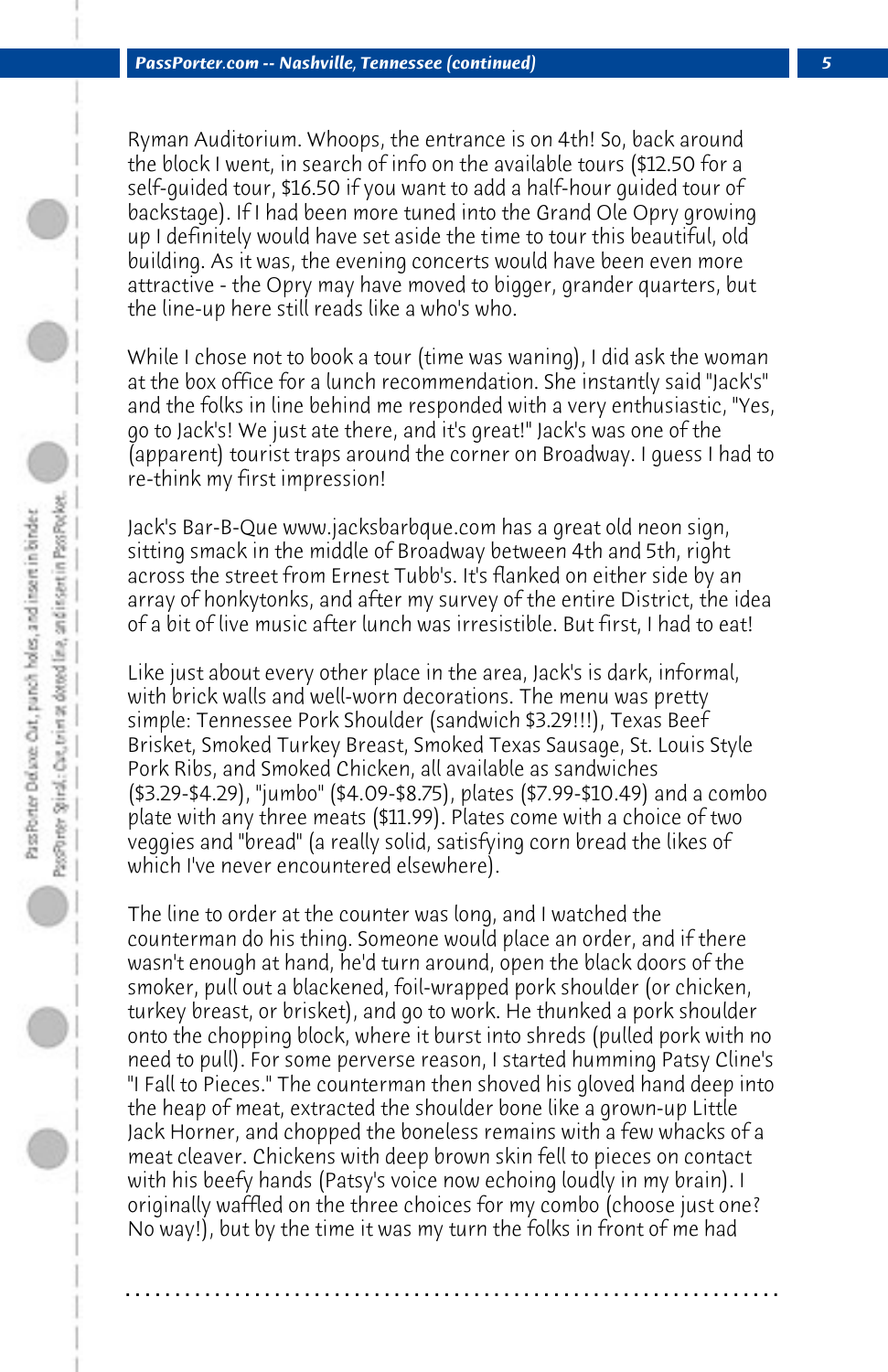shown me the way. Like a veteran I rattled off, "Pork, brisket, chicken, baked beans, and cole slaw." Naturally, I should have ordered beer, but I was pretty certain I had a night of drinking ahead of me, so I asked, "Do you have un-sweet iced tea?" Yep, right next to the sweet tea. I was all set.

It was as heavenly a barbecue moment as I've ever had. Everything was tender, moist and smoky, full of flavor and savor. I really can't tell you which I liked better. The pork was perfection. The brisket? Most barbecued briskets I've had were made from the lean, "plate" section of the cut and so tended to be on the dry side. While there was some of that "lean" around (although clearly quite moist), I was awarded a heap of the fatty side of the brisket - even more moist, tender and flavorful than the pork, and that's saying several mouthfuls! Yeah, the brisket probably took an extra day or two off my lifespan, but oooooh, who cares? The chicken was there, in part, as my attempt to be "good," but if that choice gets me a place in heart-healthy heaven, it's not because it was without sin. Tender (again), moist (again), falling off the bones, rich with smoky goodness. Mmmm, yeah!

They had five sauces at the counter, and I took a little cup of each. Definitely taste the meat before you sauce, and whatever you do, do not drench it with sauce! That's a crime worthy of a stretch in Leavenworth. . If you like sauce enough to cover your meat with it, drink it neat or on the rocks (just kidding). Dip the meat, drizzle just a bit over it, or do what some folks do with salad dressing - dip your fork into the sauce before you spear the meat. My favorite sauce by far was the Tennessee Original, a vinegar-based sauce without the tomatoes, mustard or hot sauce that are found in the other sauces. It added an extra dimension to all three meats without getting in the way. The baked beans were tasty thick, and dark brown with molasses. The cole slaw was exceptional. I like a creamy slaw as much as the next guy (especially on a turkey with cole slaw and Russian on rye), and I enjoy sweet, Southern-style slaws like the kind served at KFC, but Jack's happens to be my favorite style vinegar-based, with no mayo. It's the perfect complement to the rich meat - vinegary, with just enough sugar to take off the edge, seasoned with plenty of little, black celery seeds.

I might have had some dessert if I hadn't lacked self-control and cleaned my lunch plate (the best \$11.99 meal I've had in a long time). For \$2.50 I could have had a wedge of Chess or fudge pie (I also spied something that may have been banana cream, but it doesn't show up on the printed menu), but I was already over-done. While I can't say that Jack's is the best barbecue to be had in Nashville, if there's better out there, my imagination isn't up to the task.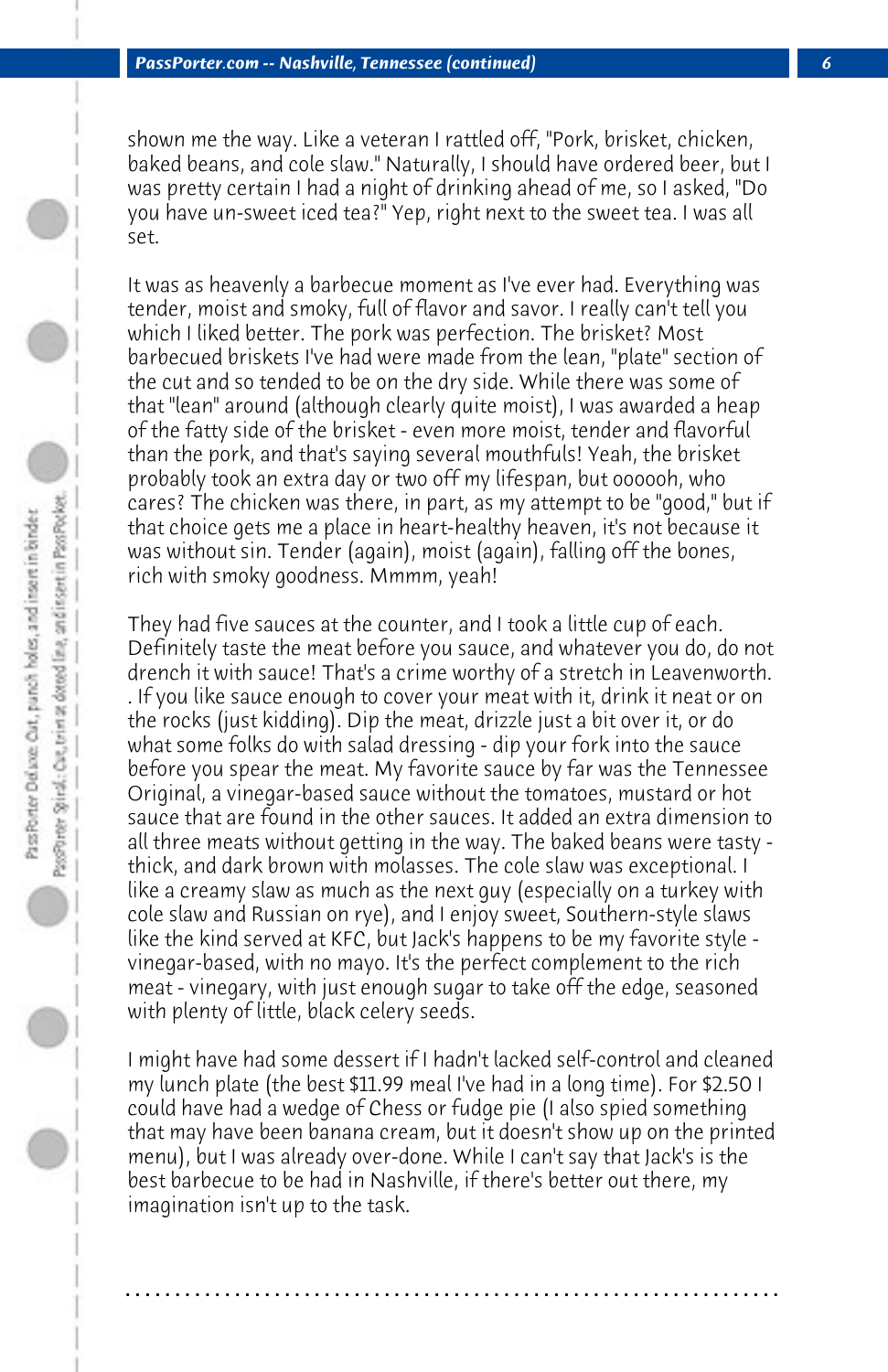Finally, it was time for some music! I staggered out of Jack's and headed back up to the corner of 5th so I could work my way down the line in order. First stop, Legend Corner, the dive closest to the back door of the Ryman Auditorium. Two young guitarists were up on stage, performing an unfamiliar ballad to about ten folks scattered about the bar. The lyrics didn't really matter, though. Like The Lovin' Spoonful sang so long ago, "Nashville cats play clean as country water," and it's still true today. True, too, is that there are well more than thirteen hundred and fifty two worthy guitar pickers in Nashville (the number John Sebastian found in the Nashville musician union's member directory). I stood by the door, listened with pleasure to a couple of numbers, and moved on down the line. A couple of bars were quiet, while musicians were either packing or unpacking their instruments. Then Second Fiddle sucked me inside, with a quartet rocking the room with Sweet Home Alabama. I finished my country music smorgasbord at Layla's Bluegrass Hillbilly and Country Inn. Actually, I was steered inside by an enthusiastic guy in a white shirt and big, white hat (the band's manager? He was definitely too short to be a bouncer), but I was glad for the encouragement. The "Hillbilly Boys" were on stage -acoustic and electric guitars, bass, pedal steel, and drums. First up, a hard-drivin' version of Johnny Cash's Ring of Fire. If the crowd had been larger, they would have torn the house down, brick by exposed brick, and it stuck with me so well that I opened my guitar case as soon as I got home the next day, to play it myself.

"Yeah, there's thirteen hundred and fifty two guitar cases in Nashville And any one that unpacks his guitar could play twice as better than I will"

I allowed myself a few more tune with the Hillbilly Boys before a glance at my cell phone (who wears a watch any more?) told me it was time to head back to the hotel and make my presentation. With a smile and nod to the band, I dropped some bills into the plastic pickle jar and headed out into the sunlight.

I hear that these clubs can get pretty crowded come evening, but whether you enjoy this scene during a slow afternoon or a rowdy night, this strip of honkytonks is anything but a tourist trap. I know I'll be back for more whenever I get the chance.

And I did get the chance, more or less, later that same night. Once the conference was done and we all had a fine dinner under our belts, some of us headed back into town for more music. This time, we were about a mile outside The District, at The Station Inn http://www.stationinn.com - a famous, one-story concrete block building near the rail yards that specializes in acoustic bluegrass and "roots" music. The Steeldrivers were up on stage - acoustic guitar, banjo, mandolin, (sometimes) dobro,